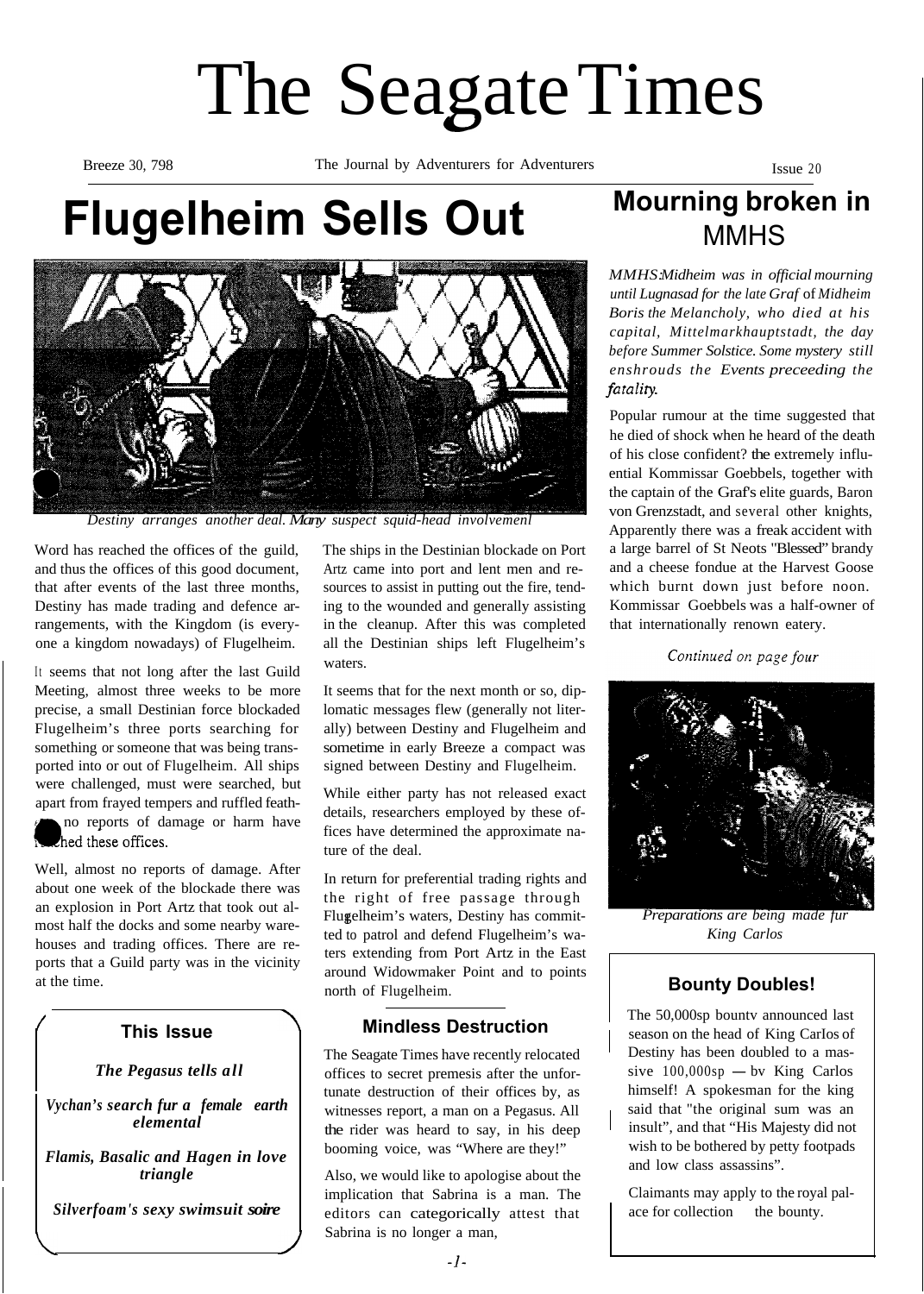# The Carzarla Report

#### **Southern Lord places bounty on coven of witches**

Lord Sedrick of the Sweet Riding has managed to put together a bounty of 15,000 silver pennies for the heads of a witches coven which is reported to have ravaged the area two years ago.

The Duke has decided to put an additional 15,000 silver pennies toward the bounty, bringing the total to 30,000 silver pennies.

#### **Cult on the move**

Former adventurer Jade and her acolytes have been exiled from the Superstition Mountains for inciting rebellion.

As a former adventurer, the most honorable high priest Jade wishes to warn the Seagate Guild of the persecution that she was subjected to by the Superstition Mountain dwarves. Thanks to her loyal acolytes, she has now escaped to spread word of The One throughout the rest of the world.

Asked for official comment, the dwarves said "That's one looney that's beyond our ability to help!"

#### **Duke at Charity Ball**

Duke Carzala has confirmed intentions to appear at the upcoming Newhaven charity ball later this season on Moonday, the 24th day of Vintage. The exclusive ball is expected to be one of the highlights of the year's social engagements as well as raise a considerable donation for charity. A spectacular and memorable event has been promised with the most popular of today's fashionable artisans travelling from around the Baronies for the event. Tickets are limited and available for the exclusive price of 1OOOsp per person. Donations to be allocated under the Carzalan Charity Board. Mark your calendar now!

#### **Beliel Mad?**

Several unconfirmed but worrying rumours have been circulating regarding the sanity of the newest Archangel. Beliel, formerly "Belial, King of Fire" was said by one reputable source to be "tuppence short of a shilling", and by another to have a "pound of raisins more than a fruitcake".

These rumours apparently come as no surprise to the anti-Belie1 faction of the Western Church, headed by Archbishop Mordeaux. A spokesman for the prelate stated that they "expected this. The demon could not maintain this devious facade for long". He went on to say that the continuing belief in Belie1 was in danger of becoming a "schism that could only be sealed by the blood of the heretics".

Bishop Threadneedle of the fledgling Church of Beliel, and a former Raphaelite abbot, told us that "these unfounded allegations are being circulated by our enemies in a doomed attempt to discredit us, and the salvation of our lord Beliel".

The Bishop may have good reason for optimism in the form of a royal proclamation last month. At the instigation of Dulciena - Marquessa de Bowcourt, and mother of - Marquessa de Bowcourt, and mother of<br>the western king - the Western Kingdom is set to formally recognize the Church of Beliel, beginning with the Marquisate in a huge ceremony planned for Candlemansa in spring.

The Western Church is still divided over the Belie1 issue, with most of the Raphaelites and Urielites backing his inclusion in the Powers of Light pantheon, and the churches of Michael and Gabriel strongly opposed to any accord. With royal recognition pending, and new rumours regarding Beliel's state of mind appearing, it looks as though the next few months may be rather stressful ones for all concerned.

### **Explosion rips through Artz**

Midmorning on the 25th Meadow a huge explosion ripped through the dock area of Port Arts causing a fireball visible from over five miles away. The ensuing blaze destroyed over half the docks and a large portion of the nearby town including sections of the merchants quarter. Residents spent four and a half hours battling the blaze along with members of the Seagate Guild and the Port Arts Magicians guild before finally extinguishing the inferno. Over four hundred people were killed in the explosion as waves of Greek fire washed down streets covering those who had been incapacitated by the large number of nails that



*Adventurers claim - "We didn 't do it!"*

accompanied the blast. Another eight hundred lost homes and businesses. Three trading ships and several warehouses of goods were destroyed and the total damage is estimated to be in excess of twenty thousand guineas.

Trading has since resumed after a mysterious donation helped cover the cost of rebuilding the wharf. The explosion is believed to be caused by twelve hundred barrels of methane and a similar amount of Greek fire with a number of barrels of nails added to the mixture. Adventurers apparently knew of this hazard some hours before the explosion and were in the process of informing the harbourmaster when the explosion occurred. Two Guild members were almost killed attempting to stop someone entering the warehouse but survived when the blast knocked them off the wharf. "There was just sheets of fire cascading the wharf, it was terrible... although quite pretty really." moaned one survivor who also escaped by diving under the wharf.

Guard members are still uncertain of the motives for those who started the fire but evidence uncovered by a Guild party indicates a slaver ring in league with the Calamar using the explosion to help cover their tracks.The guild wishes to extend our congratulations to the brave adventurers who helped put out the blaze and heal the injured. It also wants anyone with information about the Calamar and any possible connections between the Calamar and the explosion. A reward for information is offered.

#### **Lunar Ambassador Returns**

Baron Logan of Newhaven, acting Guild ambassador to the Lunar Empire, recently returned to Newhaven following an extended diplomatic mission in Lunar City and Tyco. 'The empire and the Guild are both positlve the following year will see mutual economic benefits for both the Lunar Empire and Carzala." Baron Logan kindly accepted the prestigious position shortly after an exceptional donation to the Guild of property reportedly in excess of 4 million SP. On the status of the Tyco Guild Outpost, Baron Logan commented "Outfitting of [the outpost] is progressing to plan. The Empire's master interior designers are working with us to provide quarters sure to please the most discerning of dignitaries."

Baron Logan will be returning to his diplomatic duties shortly after the Guild Meeting.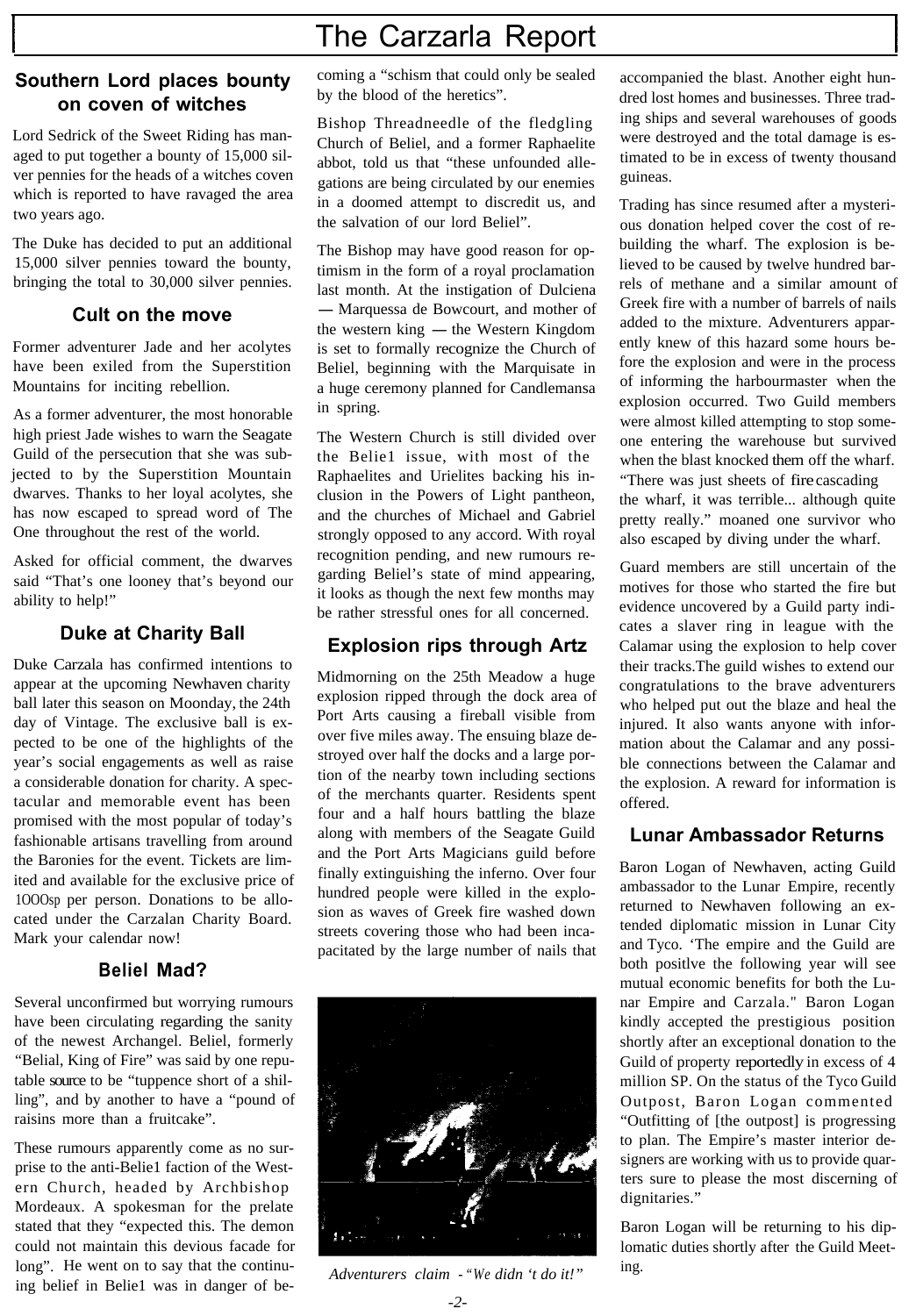# **Terranovan Report**

What is happening in the lands over the sea? The Elven crown reacted quickly and firmly to the surprise declaration of an alliance between Destiny and the Calamar. The Elves immediately withdrew all rights and privileges that they had accorded Des- 5. That the elven Queen is sending elite tiny and sent a strongly worded missive to troops to Terranova via a secret portal. King Carlos requiring that he recall Gov- (Heard from an drunken elven sailor). ernor Santiago and his troops and ships at once. The portal between the Elven Isles and New Destiny is however believed to be still inoperable and even if the elven command were to reach the Destinians over the sea there is no guarantee that they would willingly leave. Matters became more interesting two weeks after Beltane with the return to Seagate of the former western governor Don Francisco Pizzaro de Cordoba, who arrived in the harbour with two ships and some hundred troops, laden with golden booty from the west. Don Pizzaro no other news has come directly from Terranova, and so in lieu of our usual incisive and carefully researched reporting we are offering: has had his position as "Governor of the West" reinstated by the elven Queen and is currently mustering men for a further expedition westwards. With the portal down,

recovered their naval losses following the Crambelly). **Pleasure Toys by Mortimer** Destinian attack, and are even now preparing a mighty fleet of invasion. (Heard in a pub on the Seagate docks).

**2.** That the Frog Empire (believed destroyed by the halfling Bozo Crambelly) is in fact alive and well and marching to the eastern coast destroying all in their path. They are expected to reach the settlement of Puerto Damieno by winter. (As reported by reputable adventurers recently returned from the area).

3. That rumours of the Ruby Scourge's death were greatly exaggerated. (Heard from various reliable sources).

4. That in Southern Terranova there is a mighty halfling empire where the streets are paved with gold. (Heard from several returned conquistadors).

6. That the Calamar have made a secret alliance-with the Frog Empire. (Heard from one of General Pizzaro's officers).

7. That the Calamar have declared war on the Frog Empire. (Heard from another of General Pizzaro's officers).

8. That Frog warriors taste particularly good fried in a little butter and garnished with chillies. (Heard from Tizoc  $-$  a Terranovan halfling).

9. That the demonic Emperor Apollyon is personally leading the Frogs on their mission to bring about the end of the world. (As reported by reputable adventurers recently returned from the area).

10. That the disruptions to the Terranovan portal may be being caused by a fourth, previously unknown demonic Emperor sleeping on the ley line connecting both ends of **Ten Rumours from far Terranova** the portal. (Overheard from a discussion 1. That the Drow of Dylath have completely crambelly).<br>  $\frac{1}{2}$  Crambelly crambelly crambelly crambelly crambelly crambelly crambelly crambelly crambelly crambelly contract of Bozo and Crambelly contract of Bozo and Cram



*Trouble lurks beneath Terranova*

# **Naughty Ned the Nec***-romancer*

Ned 'Sugar Daddy' Tanner has been seen about the town escorting not one, not two but three nubile young women, all from his last party. Sources close to the 'couple' state that the women are under his protection. A personal friend has revealed that the women are in a delicate condition. The eagle eye of this reporter spotted Ned Tanner rattling his silver pennies while knee deep in bonnets and booties. The menage à quatre are rumoured to be playing house together. The 'fertile fancy man' will be out looking for his next adventuring party packing fertility potions, nappies and oozing with charm.



For the sophisticated customer Mortimer's Emporium are pleased to offer pleasure toys customised to your requirements. These little beauties start from as low as 30,000sp and are powered by the Graves patented steam-empowered engine.

*"The best ride I've had in years"* - *Braegon*

Come and view our catalogue at:

**Mortimer's Emporium,**

2 Eden Close,

New Seagate.

### **The Greatest Enchantment?**

To mark the occasion of his return Newhaven, Baron Logan of Newhaven has offered a special service to guild members. For a strictly limited time, permanent *Rank 20 Greater Enchantments are* available with the Baron's unique personal guarantee. "If the enchantment is accidentally removed in any way within 12 months, I will personally replace it." This reporter is stunned by such a bold and unprecedented guarantee. "It is an investment in your future." remarked a satisfied customer, "No longer will you have to feel out of place next to those prestigious Adventurers and nobles. I especially like the easy payment terms and peace of mind from the Baron's wonderfully personal Guarantee. Why, just weeks after getting my own enchantment, I *have lost 30 pounds* and feel like I have ab's of steel."

Of course you will probably want your own enchantment immediately. So how can you get such a valuable investment? All this can be yours today with a deposit of as little as 5000sp (with 4 easy installments), or a once-off investment of 20000sp. But wait - there's more! The first 10 applicants will also gain free of charge an exclusive invitation to the upcoming *Newhaven Charity Ball.* Contact your local **Newhaven Representative** immediately to secure your appointment before your next adventure or social occasion.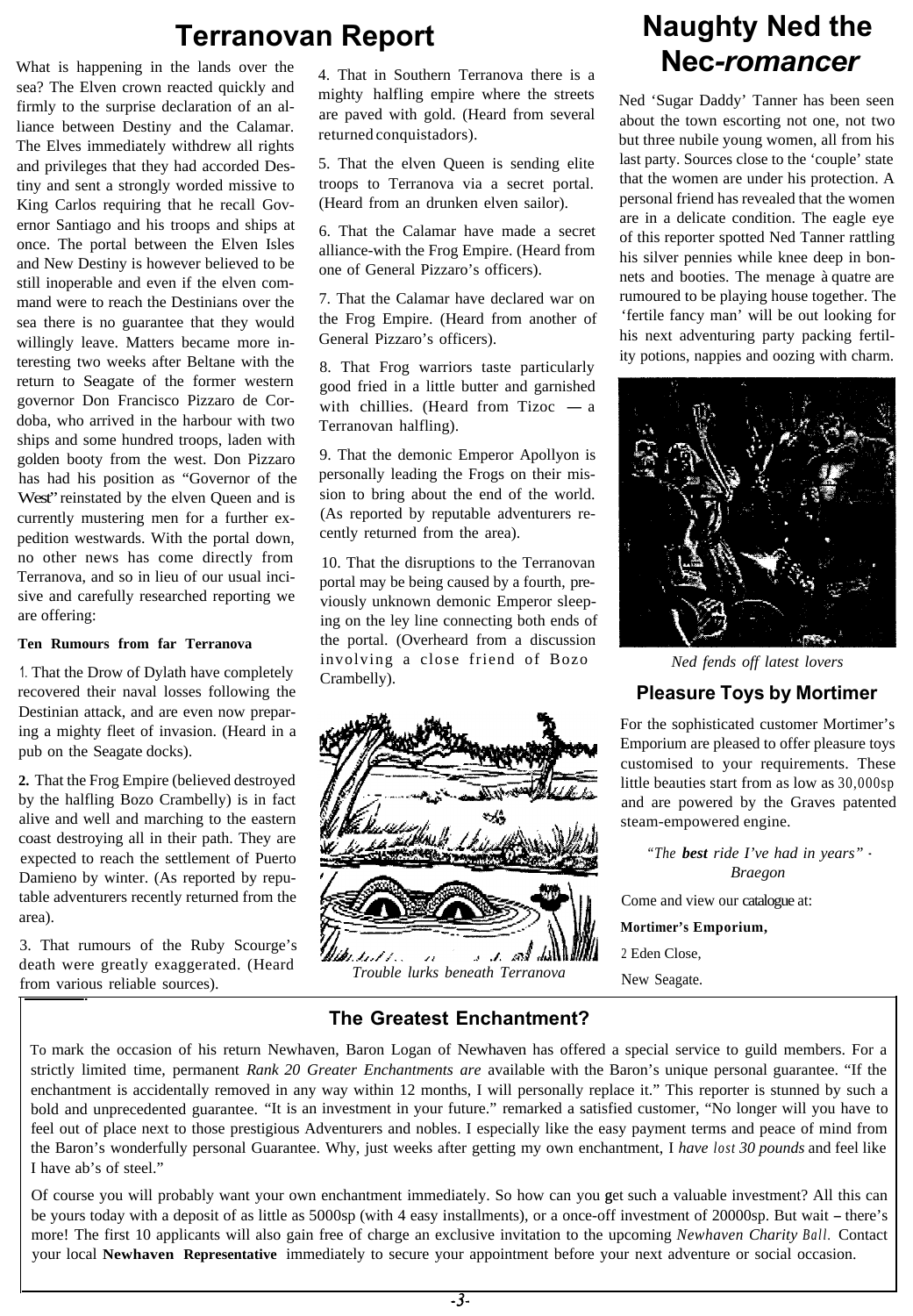#### Dear Sir,

Thank you for the retraction posted by you in the last Times. It is indeed true that my pleasure toys are made to the highest standard, and I am always happy to customise for the discerning client. One size does not suit all and the 30 footer that I designed for myself would not necessarily be suitable for others. It did stand up well to rough treatment and there were no complaints from Lysander, Serendipity, Martin, or Braegon. I can fit one of my new "steamempowered" engines to almost any pleasure toy provided that it can support the five tons or so of weight. My own steam-yacht may be viewed in Seagate harbour and I am willing to offer rides to prospective customers.

Yours Faithfully,

Sir Mortimer Graves.

#### Dear Sir,

On my last adventure I made use of some of the guild services.

The Stable service run by Carlos of Seagate provided me with a very well trained horse which was willing to be skinchanged into a mouse on several occasions for flying. It was also excellently equipped with tack and bridle and stuff and fully insured. For three weeks this cost 150 silver pennies., I feel this is excellent value.

The Curse removal service run by Claudia Singer removed two major curses from my and Violas unborn child ( curse unborn ). This cost 7200 Silver pennies which I feel is expensive ( 100 SP/hour ) but fair considering the high rank (15) and difficulty of the ritual. Fortunately our party employer the Wort, Orchid Black paid for this, Thank you Orchid Black I would have been hard pressed to afford to pay this.

The Greater enchantment "service" was used by several party members however I feel that Cathrin Thunderfoot is a rouge and a scoundrel in charging 1000 Silver pennies per hour + 1000 SP ingriedients for rank 11 greater. How can she justify charging ten times the hourly cost for a ritual which is four times easier to learn and has taken half the time to rank as the curse removal service ritual.

The Lesser enchantment "service" makes Cathrin Thunderfoot look honest. Rob Darktunnel can make twelve thousand silver pennies in under four minutes with no chance of backfire. Scum rip off merchant

# **Letters to the Editor**

you shall never see a single Silver penny of mine.

As a guild purported to help adventurers these rip off enchanters should be hammered with penalty taxes or blacklisted by the honest members of the guild. On a positive note I would like to thank Carlos of Seagate and Claudia Singer for the excellent services they provide.

Ned Tanner - Healer.

#### Dear Sir

This is a note for new, non-Elven adventurers. If you adventure with either Keyshar, or the Teleri Silverfoam, please don't think that all elves are like them. I was very worried that we were of the same race, until Bozo pointed out that they weren't very good representatives. They are both perfectly acceptable people, but Keyshar isn't very bright and Silver-foam talks a LOT - DON'T let them get talking about official stuff because then they are REALLY boring.

Just to avoid confusion, I have decided to give up my elfhood, and now wish to be known as a Republican (which is not the same thing as a tavern owner).

Thank you

Pennluncien

(formerly known as an elf)

#### Dear Sirs,

I note with sadness and disappointment that you have chosen to libel me in the last issue of the Seagate Times, falsely attributing to me a quotation implying that I engage in unnatural acts with Sabrina and immoral acts with men. You have tarnished your souls with this black lie, and thus I fear for your safety. Corruption of the soul can in turn corrupt the body. For example, spreaders of malicious, libellous gossip have been known to develop hideous skin diseases while attempting to seduce young women or to be struck blind while landing with shadow or star wings. I urge you to confess your sins and mend your ways, for the sake of your body and soul.

Anathea.

Dear Sirs,

It has come to my attention that some members of your guild recently travelled north through our lands.

At about the same time a length of cart track appeared in our lands and some of our farmers claim to have seen a cart drawn by 8 horses flying through the air at the beginning of a long starry trail.

Where did the cart come from? How were the horses flving? How did the flying cart leave a trail on the

ground? Why was a strange trench found at one end

of the trail? Why are the trees in the area dying? Where did all the beetles come from?

Is the truth out there?

If you or any members of the Guild could shed any light on these matters, please contact me

Lord Sarchan of South Marchant.

## **Armouring Available**

To All guild members, especially all you delightful ladies out there, Hagen the Armourer, Weaponsmith, and blacksmith, is pleased to announce his services.

I specialise in projectiles, leather, and dragonskin. Measured to fit.

#### *Easy Term.*

For the ladies special, *tempting* lay-by terms are offered.

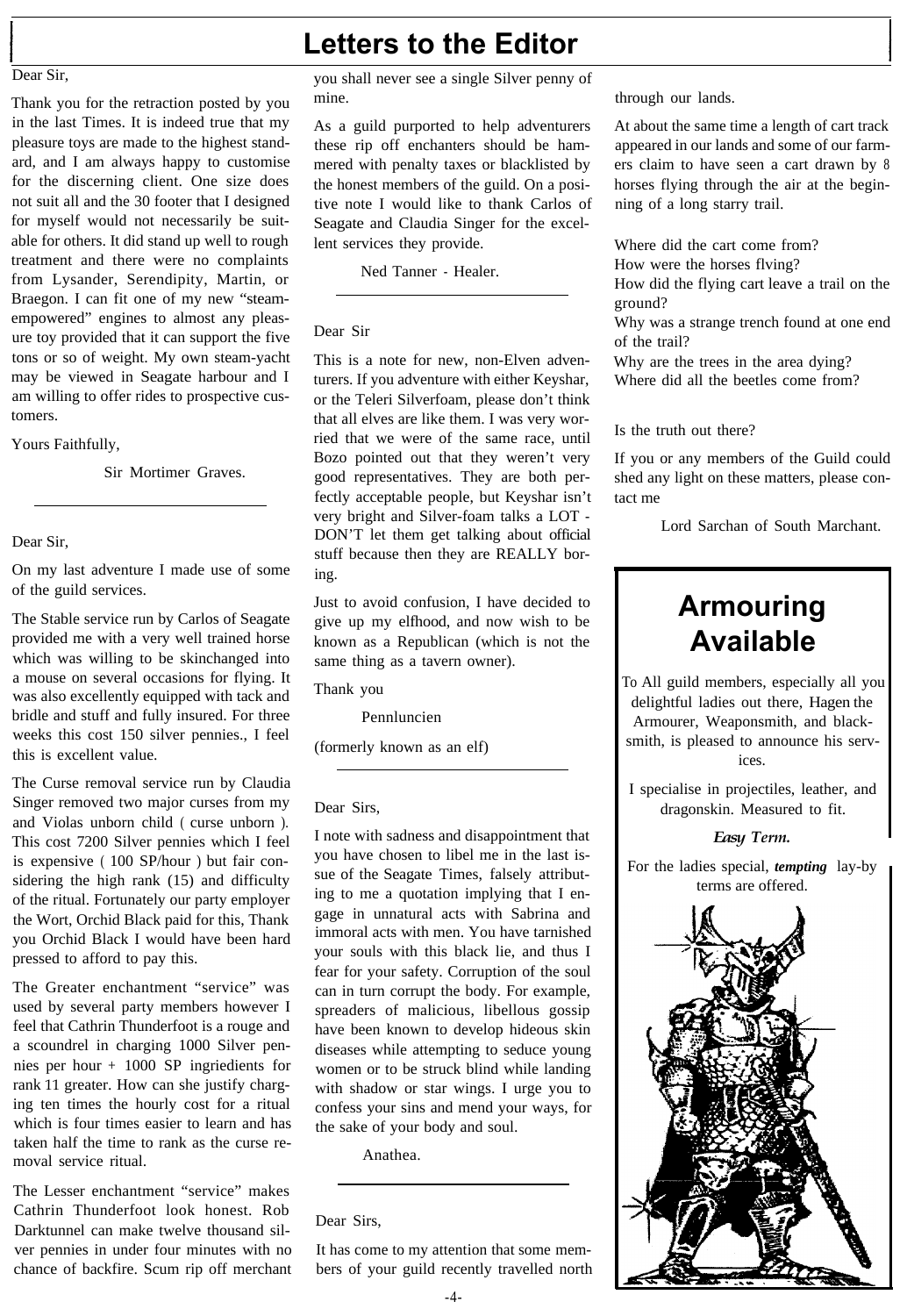Dragon - "What can you offer me!"

gm."

Amaranth to Bozo  $-$  "Do I have to swal $low?$ "

 $Keshah$  - "The trick is to not think about the fact that you're climbing up a tiny tunnel under hundreds of feet to earth" (To the somewhat nervous Penny as the party negotiate the tight confines of a halfling made escape tunnel).

Silverfoam  $-$  "I thought that you were Walks on Earth  $-$  "I'll tickle it in places curity going to suggest the standard solution of sticking their head between my legs"

Penny — "I don't think that things will ever become that desperate"

Amaranth Vale's name for a group of elite fighting hobbits: THE CREAM BERETS

After listing the number of skills she knows.<br>Penny — "What else can I do..."

Penny — "What else can I do..."<br>Mary  $M$  — "Show off."

 $Silverfoam$  - "What would Elves be without tedium?"

Ameranth - "Shortlived?"

Galand  $-$  "*No* of course I can't make an illusion of a bo uncing rock. Rocks don't bounce!"

(While being attacked by a bouncing rock)  $\frac{1}{1}$  list. I'll have to add that for next time"

#### **Amaranth's College Reunion**

Ensorcelments and Enchantments". prone Orcs wins!

If you can't remember it, or were never there, why are you reading this?

Any Enchanters or Enchantresses of sound mind who would like to get together to chat about old college days (or new spells) should let me know so I can organise the catering. I thought a quick meeting an hour or so before the next guild meeting might be appropriate.

Let me know your thoughts on the matter.

**Quotable Quotes**<br>
Keskah - "Teleri Silverfoam, or Mr<br>
Windy as we like to call him."

Mebh (Pointing to Amber)  $-$  "She's a vir- Tulip  $-$  "Perhaps you should put some clothes on Viola!"

> Viola - "Perhaps you should take yours off."

> Keshah  $-$  "1 don't make things; I'm an elf "

Penny (Introducing herself)  $\frac{Lost}{2}$  Virginity and i "Pennlucien... I don't know the rest."

Bozo -"Thats a very long surname." **Found The** Seal of Ancient Invocation. If

Walks on Earth  $-$  "I'll tickle it in places that horses like to be tickled. I should know." **Found** Cream buns. Report to the gutted

Michael - "Rek, do you have an amulet of luck?"

 $Rek$  - "No."

Michael - "It shows."

Party Motto - "Remember, we're *Dangerous* people on *Dubious* business."

Haarn – "Amazing, we've been in port five minutes and we haven't killed or tortured anybody."

Shoka - "Oh, don't worry, we'll find somebody."

Ned Tanner (Before getting half the party pregnant)- "No nappies on the equiptment

Well now, if you cast your minds back far I might organise some activities, such as a **Horticulture Section** enough, you may remember attending the project to sleep all guild necromancers for illustrious "College for the study of a few sessions. Or maybe a sleep out. Most

Do say you'll be there.



*Who watches the watchers?*

# **Cuotable Quotes**<br> **LOST AND FOUND**<br> **Keshah** — "Tm a self exposed exile"<br> **Ameranth** — "Teleri Silverfoam, or Mr

Missing Two Parrot's; one red with green trim on the wings, answers to the name of Vorgath the undyin g destroyer of realms, and a lovely multi-coloured parrot with yellow u nder its belly, called Ragnarak spawn master of the underworld. Both went missing last weekend, and Guild security has advised that these two NOT be harmed. Reward offered, plus free ressurections for those slain during a successful capture.

Lost Virginity and innocence, if found

you can describe it it's yours. Contact Se-

remains of the Fight 'n Fuk to retrieve.



A new long blooming rose has been grown in Gracht. Dowager Countess Anastasia (no relation to the guildmember, who isn't a dowager) praised the delightful way that its dusky carmine flowers individually turn pure white overnight. As a born-again pacifistic earthmage she appreciates the compliment.

The local halflings advise that, despite its lack of perfume, the rose makes invigorating tea, excellent wine, and a delicious jelly ideal for superb cream buns.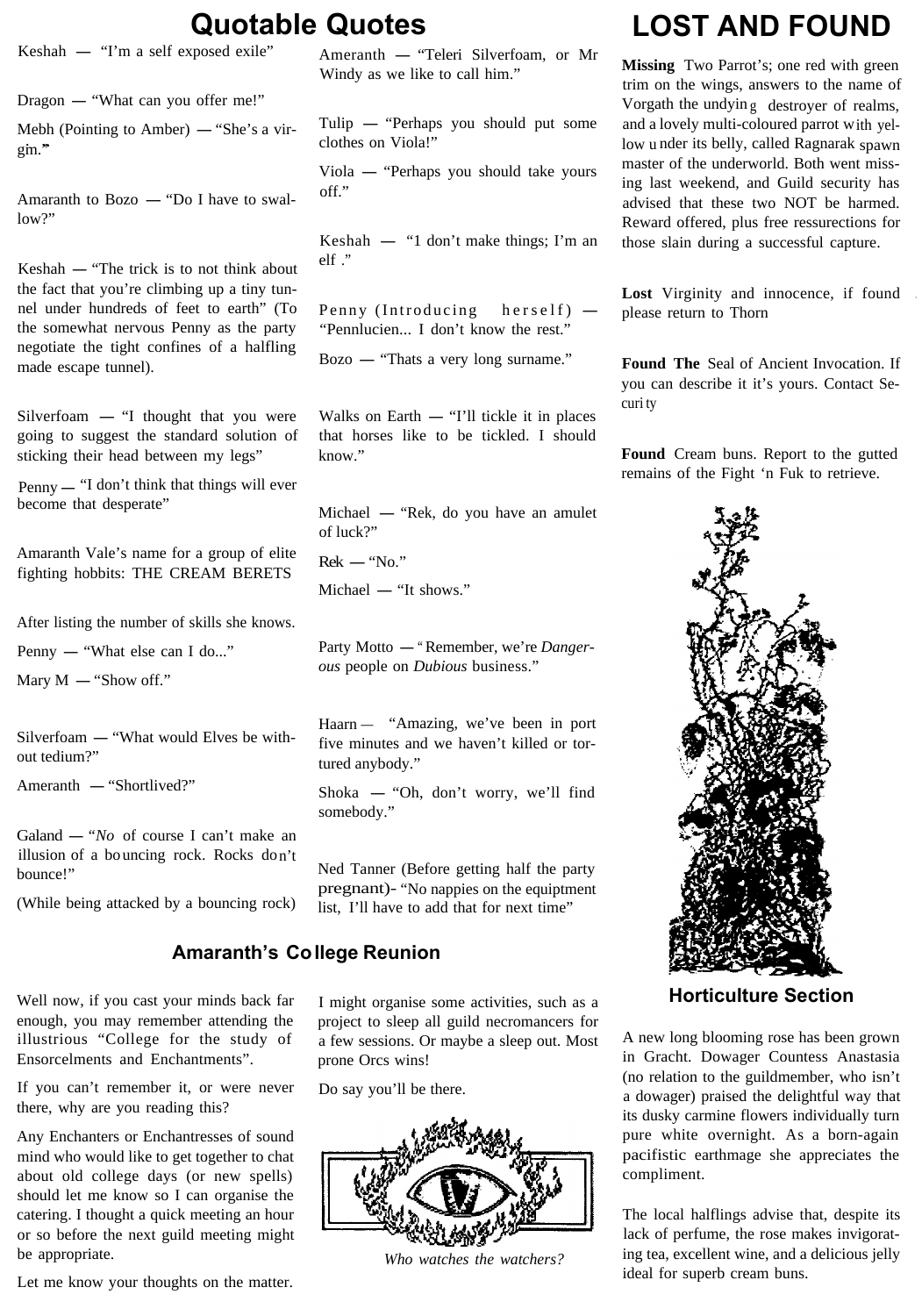## **The Western Kingdom**

*This quarter's Cultural Suppliment focuses on the past which has affected us. With the coming of the 800th anniversary of the Western Kingdom we have decided it would be a good time to look back over its turbulent history.*

Old and New Western Kingdom history, by by assassins as he journeyed through the Mortimer Graves and Hieronomous Sea of Grass, but no trace of the treasure Haynes. was found.

The original Western Kingdom was established some 1200 years after the fateful events at Penjare plunged the western part of the Alusian continent into an age of darkness.

Northern tribes under a paramount chief "Ulric the Wolf' ove-ran the fertile and densely populated, but militarily weak and disorganised south-lands. Ulric proved to be as good a politician as he was a general, and welded the feuding lands that he had captured into a great kingdom.

Part of the stability of the kingdom came from Ulric's own longevity. He was probably in his mid twenties when the kingdom was established (though he is said to have never known his exact age) and ruled for sixty four years, outliving most of his own children. When he died the crown passed to his grandson, Magnus Ulrich.

The Western Kingdom grew and prospered for nearly 500 years. In 494 the last Western King, Sigismund the Pious led a great crusade south, across the Sea of Grass, through the Superstition Mountains, and into Knega. Little is known of subsequent events except that the King, his retinue, and a large part of the chivalry of the West vanished into those mountains, and were never seen again.

Sigismund left behind seven sons and a daughter. Sigismund's Queen, Jacqueline de Bowcourt had died giving birth to her youngest son, Drachen, and the eldest son, Frederick Albert, was only twelve. The dead Queen's uncle, Fulk, Count of Foxcourt, was appointed regent. The disappearance of the King and so many nobles had left the kingdom in turmoil, and Fulk wasted no time in turning the situation to his advantage. He began by selling vacant titles and peerages, pocketing the money on behalf of the young, and as yet uncrowned, Frederick. The real trouble began when he started selling titles to which their were surviving legitimate heirs.

Disputes multiplied, private wars started, and with no strong central authority to stifle them, flared into major confrontations that threatened the entire Kingdom. In 499 Fulk announced that he was entering voluntary exile in the Lunar Empire, and escaped the capital with a great treasure in

Being a brief introduction to the subject of gold and jewels. Fulk was caught and killed cried across the Baronies:

Frederick Albert, now 17, attempted to claim his throne, but found himself opposed by three of his younger brothers, Aladar, Calder, and Branden; backed by powerful northern families. The crown of the Western Kings had gone missing along with other state treasures beieived to have been stolen by Fulk, and the Northern Confederation claimed that without it Frederick could not become the true king. The southern families backed Frederick, and as the political situation deteriorated, and both factions prepared for what would have been a destructive civil war, a deperate compromise was reached. In order to avert the war, Sigismund's kingdom was divided into eight parts, with areas being granted to each of the children. The rulers of each of these Palatinates were to meet once every ten years and elect from their number a Western King, with the first election being made once the Western Crown was located, or a suitable substitute agreed upon.

Frederick Albert claimed for himself a large central part of the kingdom including the royal capital Aquila, and named his Duchy for it. The remainder of the kingdom was broken up and granted to the other sons. In addition, the Marquisate of Bowcourt, although not created in the break up, was granted to Sigismund's sole daughter Eleanor.

The Electors and their areas were: Duchy of Aquila - Frederick Albert County Palatine of Aladaria - Aladar County Palatine of Brandenberg - Branden County Palatine of Moravia - Magnus County Palatine of Ranke - Otto County Palatine of Caldersfield - Calder County Palatine of Drakenberg - Draken Marquisate of Bowcourt - Eleanor

Although never officially dissolved, the Council of Electors never met, and no Western King was ever elected. The kingdom collapsed, and the sons of Sigismund, now styling themselves Dukes, ruled their areas as sovereigns. Later, torn by internal struggles, several of the areas disintegrated further into independant Baronies and fiefs.

In the spring of 1992 (After Penjare), Duke Frederick III of Aquila married Dulciena, Marquessa of Bowcourt, and less than a year later the following announcement was

"It so pleases the Lords of the Middle Duchies to announce the birth of the new Western King. Born of the houses of Aquila & Bowcourt and named Ulric Schwartzrotgold in honour of the founder of the Western Kingdom: his revered majesty Ulric the Wolf; his majesty was crowned on the 1lth day of Blossom, the sacred day of St. Jessup, the Kingmaker. His Majesty will be represented until the time of his majority by his Regent and father, Duke Frederick of Aquila. With the resumption of the Western Kingdom, His Majesty's Regent feels that it is only proper that the years should once again be numbered from the kingdom's original foundation. It pleases his Majesty to declare this in his coronation year. 793".

This announcement marked the restoration of the Western Kingdom. and would lead to the most destructive war fought in the west for nearly 800 years.

For the interest and enjoyment of our readers, we offer here a list of the Kings and Queens of the West. The familial notation beside each indicates their relationship to the previous monarch. Dates are for their reign only. For further information we recommend to the reader "Children of the Wolf - The Kings and Queens of the West" bv Ioran the Younger. This in his coronation year, 793".

This announcement marked the restoration of the Western Kingdom. and would lead to the m ost destructive w ar fought in thewest for nearly 800 years.



Artist's impression of the crowning of King Sigismund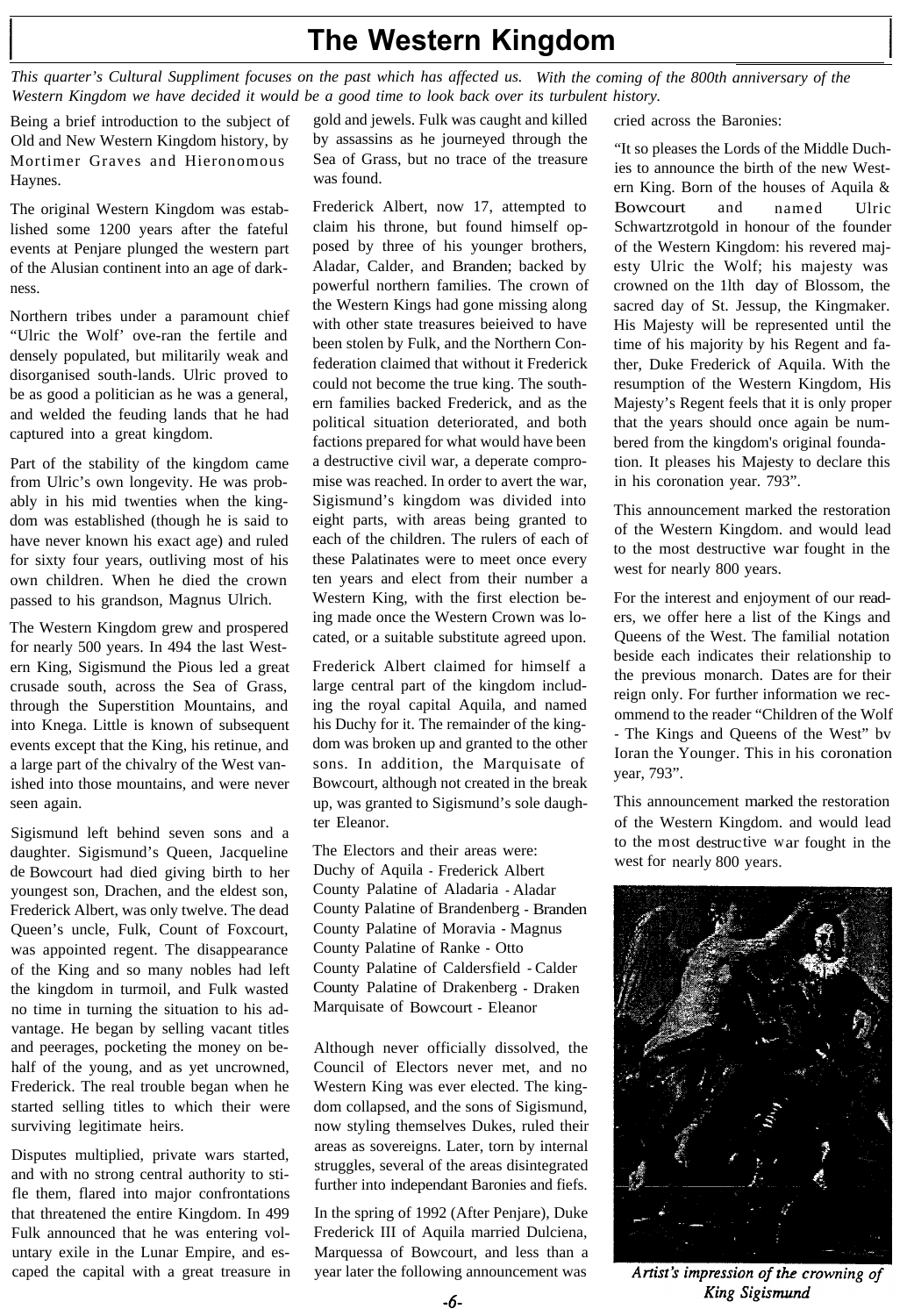### **Apocalyptic Prophesies from Terranova**

**The** following prophesies were handed to us here at the Times by Mary M, recently returned from many exciting adventures in Terranova. She assures us that all three are from extremely reliable sources and are believed to date from the last days of the ancient elven empire. The first one was carved into a crystal pillar on the edge of an undersea abyss, deep below the western ocean. The other two were found in ancient elven ruins in Southern Terranova. Mary M told us that, "1 believe that they are a true and accurate telling of things that are yet to happen". She continued on to say that they agree with the legends and history of the Terranovan halflings and that "therefore they must contain an element of truth". She is interested in hearing from anyone who has knowledge of any similar prophecies or legends. She hopes that a

y of these may provide clues to preventing the coming end of the world. We wish her well in her quest.

*Below the thunders of the upper deep; Far far beneath in the abysmal sea, In his ancient, dream-swept, unresting sleep Leviathan waiteth: all shadows flee From his phosphoric sides: around him swell Huge storms of thaumatic element and might; And encircling within the sickly light, ln many a hideous grot and secret cell Unnumber 'd and warp 'd anathema Winnow with great fins the slumbering green.*

*There he hath lain for ages and will lie Spawning foul and curse'd seaworms in his sleep,*

*Until chthonic light shall pierce the deep; Then once again by mortals to be seen,*

*kin and kind shall rise and to the surface hie.*

*When the Eagle again on high crag stands, And clasps his crown with bloody hands, Darkness seeks the sunlit lands.*

*When great heart follows the prodigal 's call, And candles are lit within the hall, Day is done and night will fall.*

*When they that were four are five once more, And the four that were first return, The one who was high shall seek the sky, And iron to fire will turn.*

*When the air grows thick with the carrion call, Seven birds to his hand will fly, But if darkness stands against the light, All hope need not die.*



**The Lost Tithe**

His Grace the Bishop of Leicester, having heard of the exploits of one Hooded Robin has expressed concern over the souls of a group of associates.

Now His Grace, being fully cognisant of the littoral chasm between secular and proper courts, and wishing to avoid a schism? and having twice remonstrated a certain shire reeve on the non-transferal of church tithes (a third would not be acceptable conduct), therefore prooses to commission a guild party to explore the voluntary avenues of an appropriate tithe.

The guild is pleased to advise members that weapon spells act with greater efficacy on the plane of Sherwood.

*[Ed.: I thought bishops weren't allowed to be cognisant, if that means what I think it does]*

### **Sabastians Gallery**

*For all your sculpting needs.*

Sabastian Silver-foot, one of the few *Master Sculptors* in the Continent.

Make an appointment at his gallery in **Newhaven**

### **Death of A Genius**

*Great Plaz'toran Artist is no more.*

Alexandro the Sculptor died earlier this year, in a hunting accident in Plaz'toro. Military governor hil-Tollsworth and General Don Enrico di Ravenswood personally investigated the tragedy. It is understood that death was entirely accidental. The hildagoes have attested that the Artist was mistaken for legitimate game, following a lead from several of Don Enrico's employees. Unfortunately this was the first time that the ex-patriate had returned to Plaz'toro. He has been resident in Raniterre since 788. The King of that country, a personal friend of the famous painter and sculptor, requested the return of the body to his adopted country. A state funeral was held, and a dedicatory opera has been commissioned.



**Famous last work**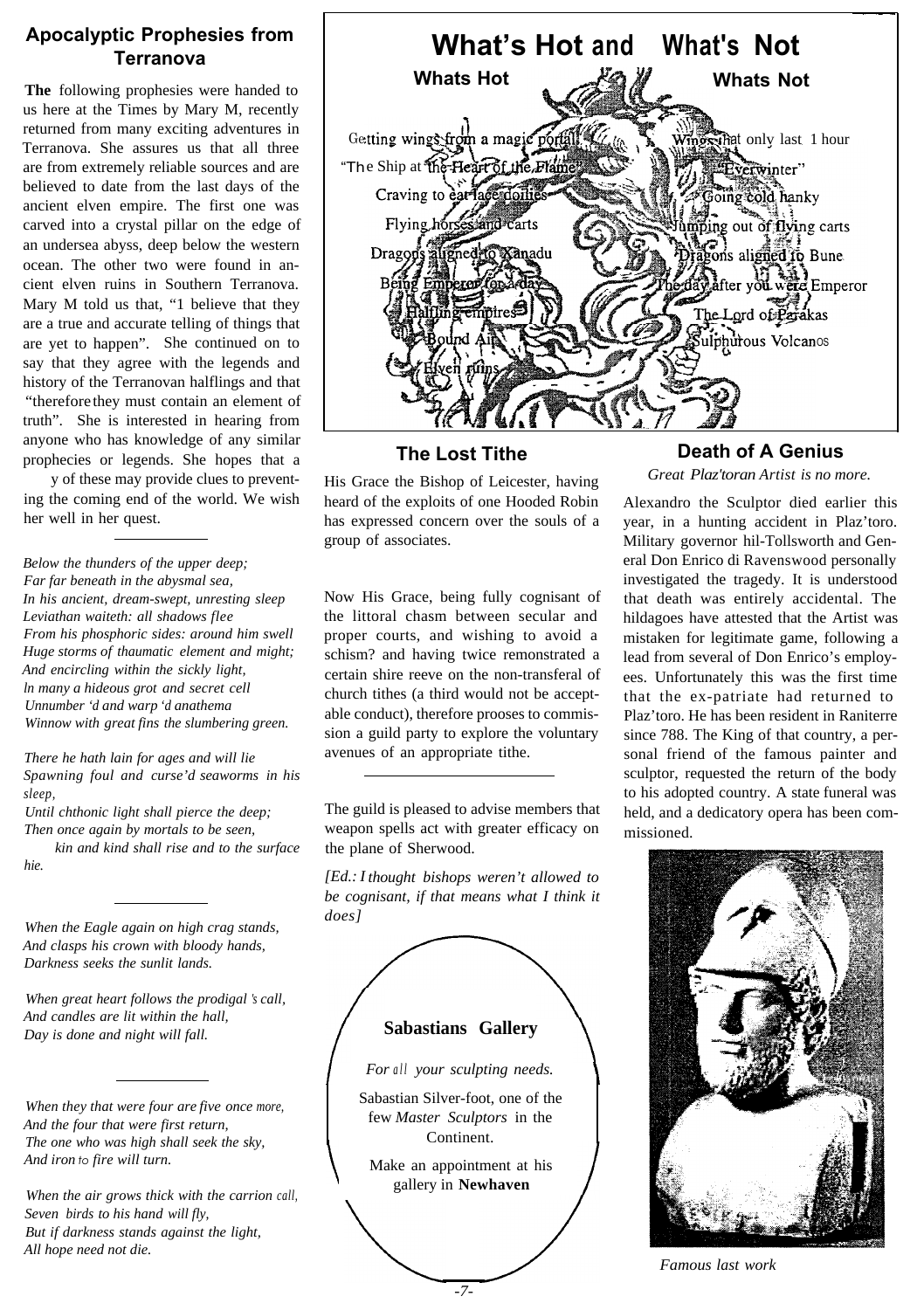## **The Evils of Engelton**

This article continues the Seagate Times secret investigations into various allegedly "Saintly" high level adventurers working out of our own Seagate Guild. This months expose is in to the self-titled "Saint Engelton" a.k.a. "Engelton the Despoiler" as he is known to his own band of hardened adventurers. The results of our crusading investigation will shock you.

"Saint Engelton" the same ruthless villain as widely reviled "Engelton the Despoiler"?

"It cannot be!" you say.

Well true it is, and the Seagate Times has incontrovertible proof. We begin our expose with an interview of an anonymous adventurer we will only refer to as "Morgan" to protect his identity. Morgan accompanied "Saint Engelton" on his last adventure to a Plane known as Greyhawk. We interviewed Morgan anonymously while he was hiding inside a Dark Sphere, the only place he deemed safe enough to talk about Engelton openly.

*Seagate Times - When did you first meet Engleton?*

*M (hands shaking) - "About seven years ago. I've known him a long time. He 's evil! Thoroughly evil! The... the things he 's done. Its... its appalling. You know they call us the Engelgoons!" M shakes and cries a little, rocking in shame.*

*Seagate Times - "There there, it can't be that bad. Can it*. . . ? *How about you just tell me about Engelton 's last adventure. "*

*M- "Got any drugs? Give me something for the Possession sickness. Give me what ya got and I'll tell you!"*

*ST- "Well no, not on me at the moment. I usually get mine from Father Rowan - good shit too. Dipped in elf blood he claims. . . . How about this - you give me the goods on Engelton and I'll spot you 300 silvers worth of Herbalist '98 with Father Rowan. "*

*M- "Ohh..Ok. ok. Well lets see. Well firstly we all ask has anyone gone to Greyhawk before or returned from there. Get some info before we go ya know? But Engelton says no one has ever been there, certainly not him. Yet as soon as we step through the gate everyone in Greyhawk recognises him. Everyone! Even the demons and Horrors and things! I was suspicious but ya have to trust your party leader ya know? Well we try creeping around but everyone still recognizes him! Everyone! Its like he wants everyone to know he's there! We're ambushed continually and its just awful and all Engelton can do is laugh and laugh and lick at our bloods and sores like he's mad or something. I'm starting to get really worried ya know? "*

*ST - "And then what happened.. "*

*M- "Well, we went to this village, just simple fisher folk ya know. Good people! And they offer to sell us this talisman to protect us from THINGS that live in the nearby lake. Only a copper piece they want. Well we all say, "Yeah!" but Saint Engelton says "No ", and has this odd gleam in his eye. Says he's not spending a copper regardless of how useful the talisman is! Well we turn around to argue it and next* *thing we know Engelton has cast a curse on the village! The whole thing! Somehow he 's removed the villagers' ability to make talismans and their whole economy is ruined! Next thing we know hordes of monsters are swarming ashore and villagers are screaming and screaming Engelton's just roaring with laughter. Laughing and laughing and laughing as the peasants scream and die and blood and entrails are spattering everything. EVERYTHING!. Arrrrrggghhhh"*

*ST- "Calm down. Calm down. And then what happened?"*

*M - " Well Engelton 3 running around crying he's Engelton the Despoiler and if the villages don't pay he'll sacrifice them all to his Dark God! He grabs this one kid, a girl of about five I think and just kind of cuts her in half! Its horrifying! Horrifying! " ST - "Are you sure those are his exact words. "*

*M - (nodding) "Yeah, yeah they are. Sacrifice them to his dark God he said! You can ask Blitzkrieg or Easy Luyessa. Ya see Blitzkrieg was angry and wanted to help the villagers but found he was controlled or something. Same with Vychan. "*

*ST - "Easy Layessa ? Do you mean the Mind Mage Layessa ? "*

*M - " Yeah that? her The whole party always just calls her Easy Layessa - her and Engelton and a bunch of Orcs have all been . . . you know. All at the same time for ages. "*

*ST -" Urrr...disgusting. Ah.. does she take bookings? No? Just groups? Hmmm umm never mind but back to Engelton..."*

*M- "Yeah well then Saydar tries to stop him. "*

*ST - "Saydar the Black Necromancer? Saydar the Evil? Saydar the Slayer. Why would he help! He's as evil a necromancer as they come!"*

*M- "That's him - but he 's not, not evil I mean. He's been reformed for ages. Its Engelton working through him. He keeps Saydar's dick in his backpack you know. TWO of them. To control him." shudders* 



*Englegoons shopping and rubs at his groin). M*- "mine too...

*ST - "Must be a bugger I suppose. So what happened to Saydar then?"*

*M- "Well Blitzkrieg was frozen and the villages were dying and running and screaming. There was blood everywhere. Vychan started to twitch and have some kind of fit. Next thing he seems to go deaf and blind and keeps rubbing at his armor All the while he's drooling about a little hammer that would grow. It was horrible like something had been done to his mind..* "

*ST - "Back to Saydar?"*

*M- "Sorry. Where was I.. ah yes, Saydar yeah. Well Saydar is yelling 'Engelton Stop!' But Engelton is just laughing as he hurls small children in to the paths of the onrushing monsters. Next thing you know Saydar 's writhing and crying on the ground and ripping at his eyes crying 'Yes* 

*Engelton. We serve you forever and abide in your execrable darkness'. At the same time this little lizard he keeps with him most times, just keeps scratching out a strange message in the dust with a claw.*

*It says "I am Saydar. Help me help me help me. " Its really weird like there? something*

### **Another riddle from Jorgen the Sphynx**

What is not enough for one,

Just right for two,

Too much for three?

The first correct answer to Bob the messenger wins.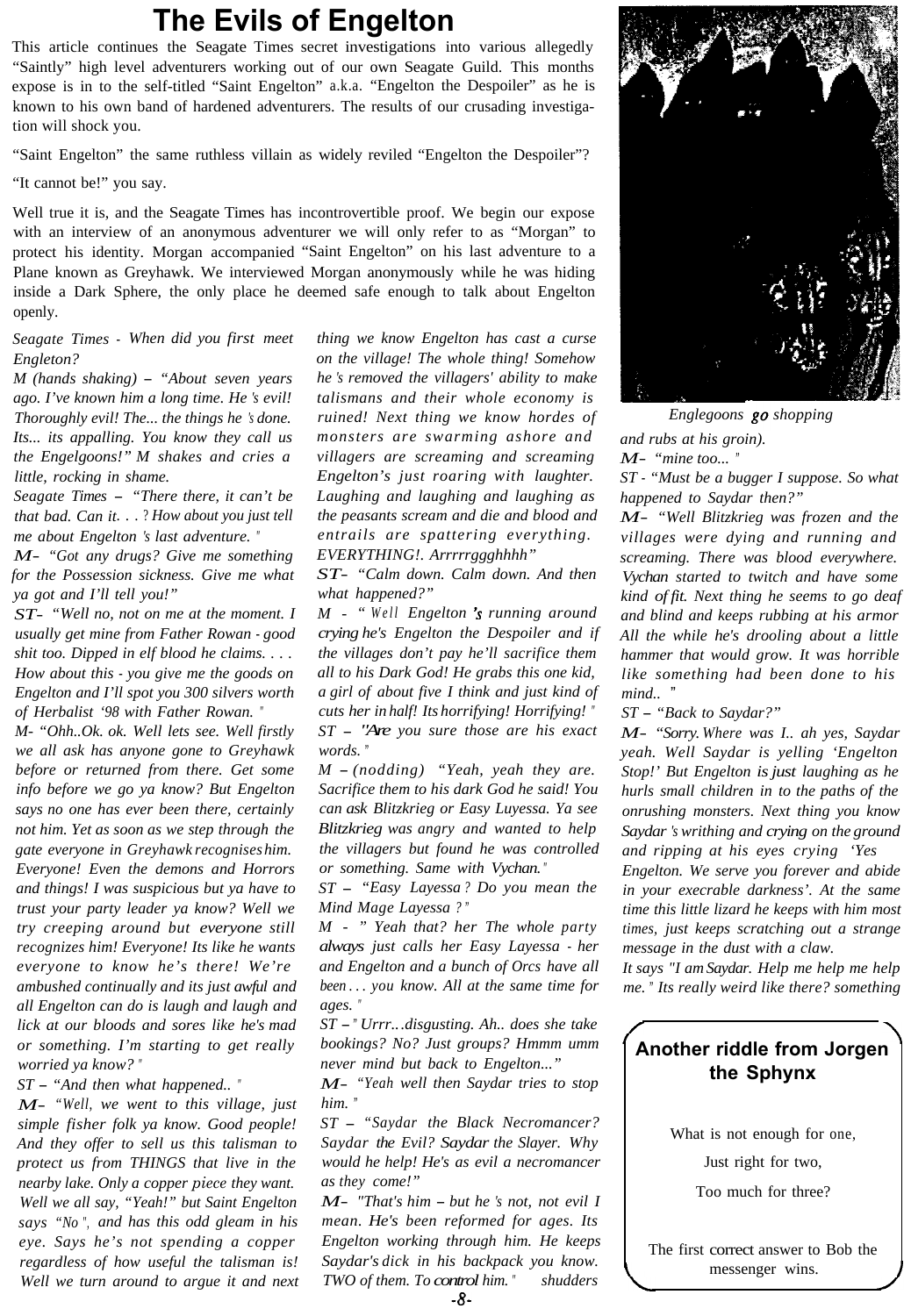*else in Saydar's body. There's this awful smell as well..* "

*ST - "That must have been very*  $distribing...$ 

*M - " Yeah, well I could tell it wasn 't Saydar in there really. Some Horror was just wearing his body... some horror of Engelton 's. "*

*ST - "What happened after that?"*

*M- "This huge Demon appears. Murmurs or something its name is. Engelton falls to the ground and starts worming his way towards this Murmurs on his belly, licking at dust and blood and bile as he goes. Then Engelton grabs the last infant left alive and just rips it in two, offering it up to Murmurs from where he's groveling on the ground. Then this Murmurs says 'Come bask in the sewerage of my desires, most foul of my pets' and Engelton crawls closer and then up in to Murmur's lap like a pet or something. Murmur then starts to stroke him and call him his 'Precious One '. "*

*ST - "Ye Gods! And you saw all this with your own eyes? "*

*M - (nods)*

*ST - "So what were you doing while all this was going on?"*

*M- "Just killing innocents. Nothing too sick, I'm just an ordinary adventurer ya know. Not like Engelton. They had cash you see - the innocents I mean, so I looted them like anyone in the Guild would... "*

*ST- "Did Engelton indulge in the looting as well? "*

*M- "Indulge in it? He led it! And he kept insisting we collect all the testicles from all the grown men and boys as well. Something about pleasing Easy Layessa and the orcs. He also claimed Father Rowan needed six hundred and sixty six foreskins of innocents for some spell he*

*e d to cast against Phaeton, Starflower &. some orphans. Rowan was going to get that Black Solar Eidolon to help... I don't know all the details..* "

*ST - "Can we leave this issue for the moment? Back to Engelton. Where was the female Earth Mage Callas during this attack? She's meant to be an Engelgoon. Where was she while these atrocities were taking place? "*

*M -"Ahem..* . *well I don 2 want to say really. You know about her and Engelton and the burning of the Fight and Fuk don't you?" ST -"The Times is aware of the story that Callas and Engelton burnt the F&F with children inside but have never been able to verify it. "*

*M- "Yeah well its true - take it from me, I was there. Anyhow, Callas never kills directly in combat ya know, she just comes along later. She...she...she eats the sweetmeats of Engelton's victims if you know what I mean. Says it keeps her earthy. She even petrifies some so Engelton can*

*carve them in to beads to sell to Goodly folks as fertility charms. Says she and Engelton have a good laugh selling cursed items to children too. That's what she was doing - eating sweetmeats. Many of her victims weren't even dead when she started..* .

*Well now Saydar, Blitzkrieg and Vychan look like they're starting to recover So her and Engelton suddenly cut the nuts off them! Gods it made me shudder! Engelton said it was so they would keep their mouths shut or they would get worse. Don't know if they listened or not but they sure ain't talking now!"*

*ST- "My God! That's appalling. So what else happened on this plane of Greyhawk?" M- "Look I gotta go. Gotta get a fix. I need that shit ya know? You'll fix me with Father Rowan won't you? Won 't you? Like you promised. "*

At this point Morgan lapsed in to unconsciousness and our reporter couldn't revive him despite the use of several "approved" herbalist stimulants. Father Rowan appeared with Eidolon soon after and they said they would deal with the problem. They then revived M after some chanting and chewing on some substance I couldn't quite identify. When he recovered Morgan refused to comment further to the Times and went off with Rowan and Eidolon.

Readers will be interested to know that attempts by this reporter to interview other members of the Engelgoons met with no success. Callas claimed she was out to lunch. Easy Layessa could not be contacted but her door was answered by a large number of male orcs in various states of undress. The sound of a party was clearly heard in the background.

Saydar, Viychan and Blitzkrieg refused to be interviewed - but it was noted all were walking in a distinctly bowlegged fashion. Morgan himself has now disappeared completely and Saint Engelton was not available for comment.

Note from the Editor: This concludes our investigation into the alleged activities of Engelton the Despoiler. Unfortunately our reporter suffered a nervous breakdown soon after commencing this article and was found rocking in a corner of the toilets at the F&F. He was crying to himself "There is no Engelton, never was an Engelton. I was wrong, I was wrong, I was wrong." He had also stabbed himself repeatedly in the back forty seven times. It is only by a miracle of healing that he survived.

The Seagate Times prides itself on its editorial independence and refuses to be intimidated. Neither the less we feel it is our duty to indicate that we in no way believe

these scurrilous rumors about Engelton and this article was commenced only at the instigation of one over-zealous reporter. We apologize for our inability to finish this article.



*Engleton's Big Day Out*

#### *MMHS - Continued from page One*

Letters expressing regret for the tragedy flowed in from manv important individuals from the Western Kingdom, Alfheim, Borovia, etc.

According to the Succession Act (of 791), the throne will not go to the late Graf's son, Feodor the Simple, but to his beautiful daughter Flavia the Radiant. Flavia has decreed that the 2-week Harvest Festival will be extended for an extra week of celebrations, and balls, at the end of which (on Michaelmas) she will be crowned at the Cathedral of Ulric with the traditional Mittelmark ruby & diamond tiara. Also the Act requires Flavia to marry within the year. It is understood that there will be a spring wedding, although the groom has not yet been selected.

On the day of Boris' demise, Flavia published & confirmed the Graf's last decree, signed the day before, abolishing all rights & dignity of the Barony of Blutsanger, regardless of any future claimants. The last baron had not been seen since the fall of the former Ct of Barovia. in 785.

In an unprecedented move, apparently in accord with her fathers last wishes, the Graffin abolished all extradition treaties and expelled the Destinian Western Kingdom trade legations and several other individuals. It is understood that almost no nobles from those two countries have been invited to the coronations.